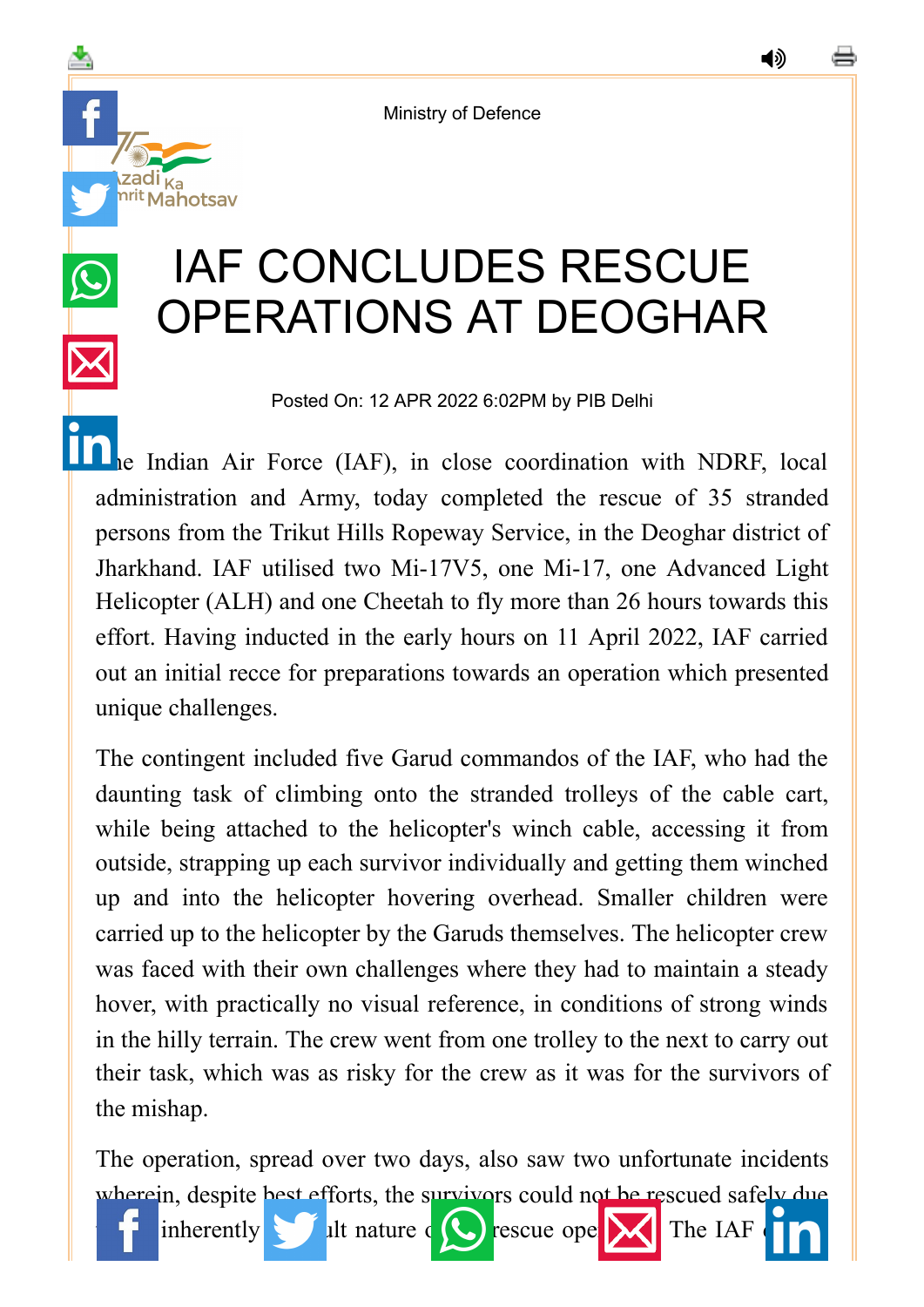[regrets the l](http://www.facebook.com/share.php?u=https://pib.gov.in/PressReleasePage.aspx?PRID=1816092)[oss of lives of th](https://twitter.com/intent/tweet?url=https://pib.gov.in/PressReleasePage.aspx?PRID=1816092&text=IAF%20CONCLUDES%20RESCUE%20OPERATIONS%20AT%20DEOGHAR)[ese two individu](https://api.whatsapp.com/send?text=https://pib.gov.in/PressReleasePage.aspx?PRID=1816092)[als and expresses](https://mail.google.com/mail/?view=cm&fs=1&tf=1&to=&su=IAF%20CONCLUDES%20RESCUE%20OPERATIONS%20AT%20DEOGHAR&body=https://pib.gov.in/PressReleasePage.aspx?PRID=1816092&ui=2&tf=1&pli=1) [its deepest](https://www.linkedin.com/shareArticle?mini=true&url=https://pib.gov.in/PressReleasePage.aspx?PRID=1816092&title=IAF%20CONCLUDES%20RESCUE%20OPERATIONS%20AT%20DEOGHAR&summary=My%20favorite%20developer%20program&source=LinkedIn) ndolences to their families. The IAF reaffirms its commitment to oviding support, succour and relief to our citizens always and every [time](https://twitter.com/intent/tweet?url=https://pib.gov.in/PressReleasePage.aspx?PRID=1816092&text=IAF%20CONCLUDES%20RESCUE%20OPERATIONS%20AT%20DEOGHAR).













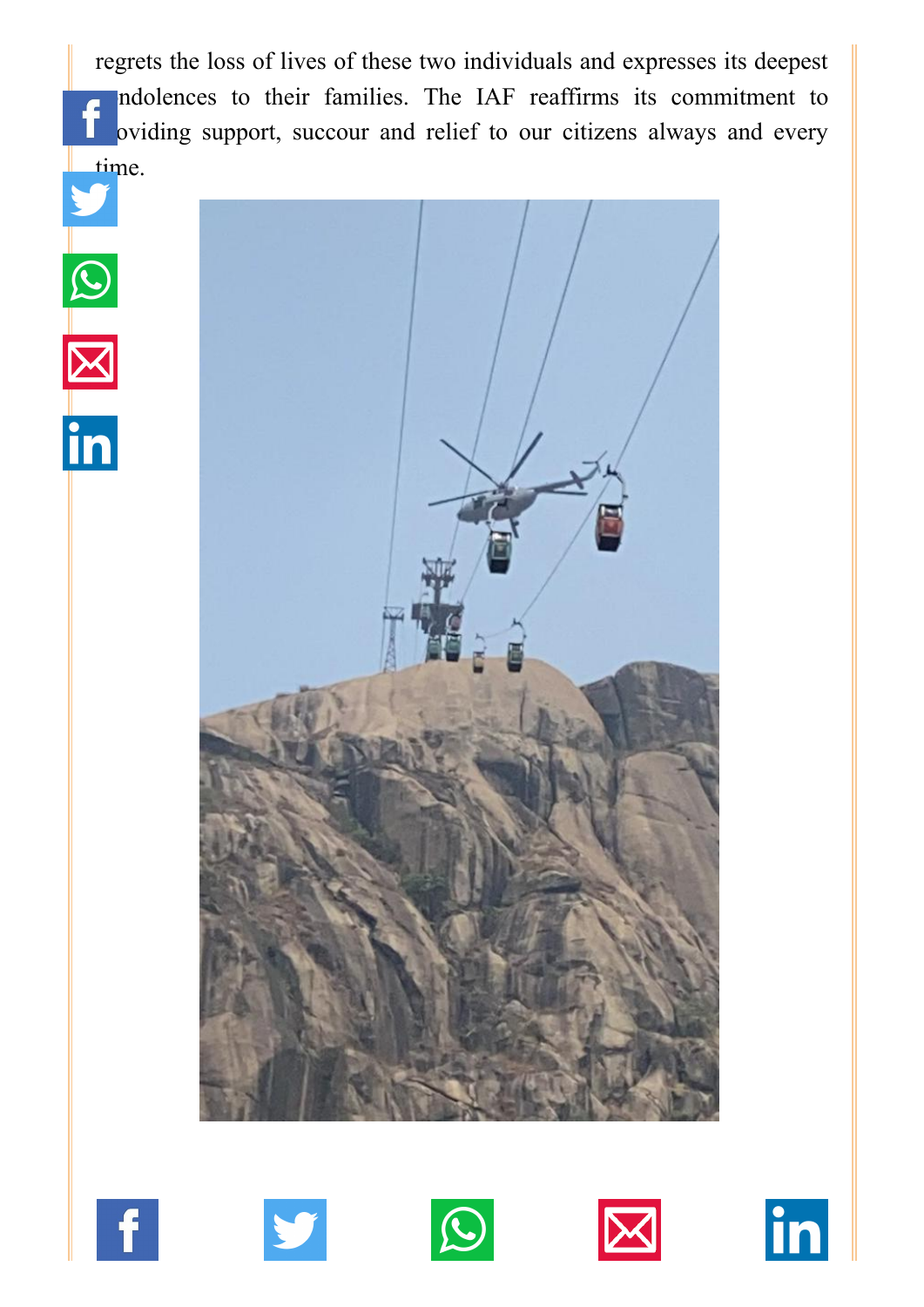

\*\*\*

in

## **ABB/AM/AS/JP**

(Release ID: 1816092) Visitor Counter : 830

Read this release in: [Urdu](https://pib.gov.in/PressReleasePage.aspx?PRID=1816199) , [Hindi](https://pib.gov.in/PressReleasePage.aspx?PRID=1816134) , [Tamil](https://pib.gov.in/PressReleasePage.aspx?PRID=1816135)